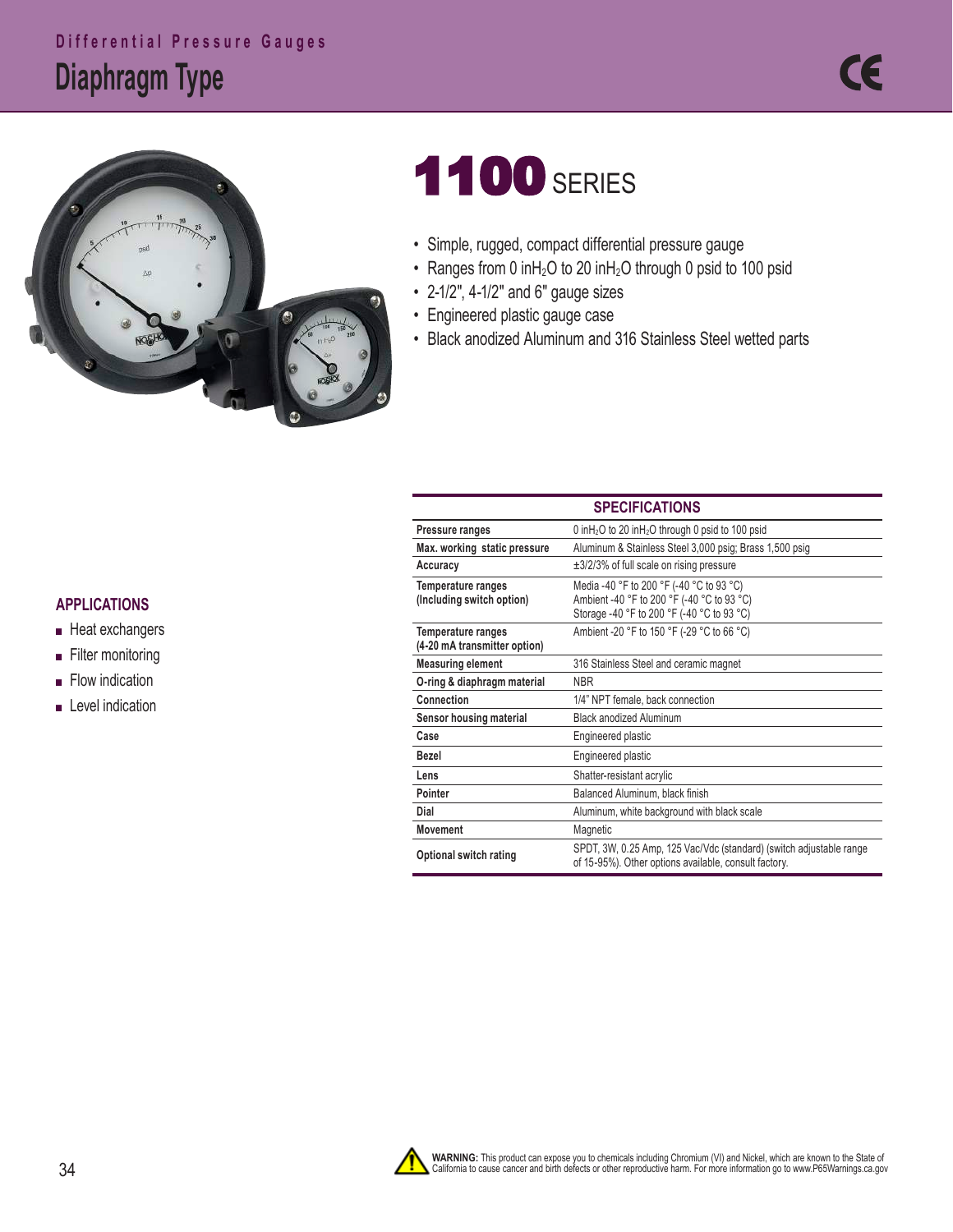| <b>ORDERING INFORMATION</b>                                          |                       |                                                                                |                       |                                                              |              |                                                              |            |                         |  |
|----------------------------------------------------------------------|-----------------------|--------------------------------------------------------------------------------|-----------------------|--------------------------------------------------------------|--------------|--------------------------------------------------------------|------------|-------------------------|--|
| <b>GAUGE SIZES &amp; SERIES</b>                                      | $25 - 11$ $2 - 1/2$ " |                                                                                | $45 - 11$ $4 - 1/2$ " |                                                              | $60 - 11$ 6" |                                                              |            |                         |  |
| <b>CONNECTION LOCATIONS</b>                                          |                       | 0 Dual top & bottom ***                                                        |                       | Back                                                         |              | 2 Side                                                       | 3          | <b>Bottom</b>           |  |
| <b>CONNECTION SIZE</b>                                               |                       | 2 1/4" NPT female                                                              |                       | 9 7/16-20 female (Back or side only)                         |              |                                                              |            |                         |  |
| <b>PRESSURE RANGES*</b>                                              |                       | $W20$ 0 in H <sub>2</sub> O to 20 in H <sub>2</sub> O                          |                       | $W75$ 0 in H <sub>2</sub> O to 75 in H <sub>3</sub> O        | <b>W400</b>  | 0 in H <sub>2</sub> O to 400 in H <sub>2</sub> O             |            | P30 0 psid to 30 psid   |  |
|                                                                      |                       | $W25$ 0 in H <sub>2</sub> O to 25 in H <sub>2</sub> O                          |                       | <b>W100</b> 0 in H <sub>2</sub> O to 100 in H <sub>2</sub> O |              | P5 0 psid to 5 psid                                          |            | P50 0 psid to 50 psid   |  |
|                                                                      | W30                   | 0 in $H$ <sub>2</sub> O to 30 in $H$ <sub>2</sub> O                            |                       | W135 0 in H <sub>2</sub> O to 135 in H <sub>2</sub> O        |              | P10 0 psid to 10 psid                                        | <b>P60</b> | 0 psid to 60 psid       |  |
|                                                                      |                       | <b>W40</b> $0$ in H <sub>2</sub> O to 40 in H <sub>2</sub> O                   |                       | W150 0 inH <sub>2</sub> O to 150 inH <sub>2</sub> O          |              | P15 0 psid to 15 psid                                        | P75        | 0 psid to 75 psid       |  |
|                                                                      | W50                   | $0$ in H <sub>2</sub> O to 50 in H <sub>2</sub> O                              |                       | W200 0 in H <sub>2</sub> O to 200 in H <sub>2</sub> O        |              | P20 0 psid to 20 psid                                        |            | P100 0 psid to 100 psid |  |
|                                                                      |                       | W60 0 inH <sub>2</sub> O to 60 inH <sub>2</sub> O                              |                       | W300 0 in H <sub>2</sub> O to 300 in H <sub>2</sub> O        |              | P25 0 psid to 25 psid                                        |            |                         |  |
| <b>SENSOR HOUSING MATERIALS</b>                                      |                       | A Aluminum, black                                                              |                       | <b>B</b> Brass                                               |              | S 316L Stainless Steel                                       |            |                         |  |
| <b>O-RING &amp; DIAPHRAGM MATERIALS</b>                              |                       | 2 FKM                                                                          |                       | 3 NBR                                                        |              | 4 EPDM                                                       |            |                         |  |
| <b>CASE MATERIAL</b>                                                 |                       | A Aluminum $(4-1/2"$ only)                                                     | P                     | Engineered plastic                                           |              |                                                              |            |                         |  |
| <b>LENSES</b>                                                        |                       | Shatter-resistant acrylic                                                      |                       | 2 Safety glass**                                             |              | 3 Maximum indicating pointer (MIP) <sup>+</sup>              |            |                         |  |
| FILL FLUIDS (optional)                                               |                       | <b>GY</b> Glycerin                                                             |                       | SL Silicone <sup>tt</sup>                                    |              |                                                              |            |                         |  |
| <b>SWITCH OR TRANSMITTER TYPE &amp;</b><br><b>HOUSING (OPTIONAL)</b> |                       | 3 Single switch, NEMA 4X                                                       |                       |                                                              |              | 7 4-20 mA transmitter in NEMA 4x IP65 plastic enclosure with |            |                         |  |
|                                                                      |                       | terminal strip (1/2" female NPT conduit connection).<br>4 Dual switch, NEMA 4X |                       |                                                              |              |                                                              |            |                         |  |
| <b>OPTIONS</b>                                                       | <b>MH</b>             | (2) 1/4-20 Mounting Holes                                                      |                       |                                                              | <b>RP</b>    | <b>Reversed Ports</b>                                        |            |                         |  |
|                                                                      |                       | <b>MK5-CS</b> Pipe Mounting Kit, Steel                                         |                       |                                                              | ST           | <b>Stainless Steel Tagging</b>                               |            |                         |  |
|                                                                      |                       | <b>MK5-SS</b> Pipe Mounting Kit, Stainless Steel                               |                       |                                                              |              | <b>WMK</b> Wall Mounting Kit                                 |            |                         |  |

**Please consult your local NOSHOK Distributor or NOSHOK, Inc. for availability and delivery information.**

\* Other ranges and scales available on request.

\*\* Only available with dry, 4-1/2" gauge size with Aluminum case.

\*\*\* Not available with switch or transmitter option.

**†** Available with dry gauge only, 2-1/2" and 4-1/2" gauge sizes only.

**††** Optional Silicone filling available with 2-1/2" and 6" gauge case sizes, and 4-1/2" gauge case size with Aluminum case and standard shatter-resistant acrylic lens only.

| <b>EXAMPLE</b> | $25-11$ 1 2 - P75 - A 2 P - 1 |  |
|----------------|-------------------------------|--|
|                |                               |  |
|                |                               |  |
|                |                               |  |
|                |                               |  |
|                |                               |  |
|                |                               |  |
|                |                               |  |
|                |                               |  |
|                |                               |  |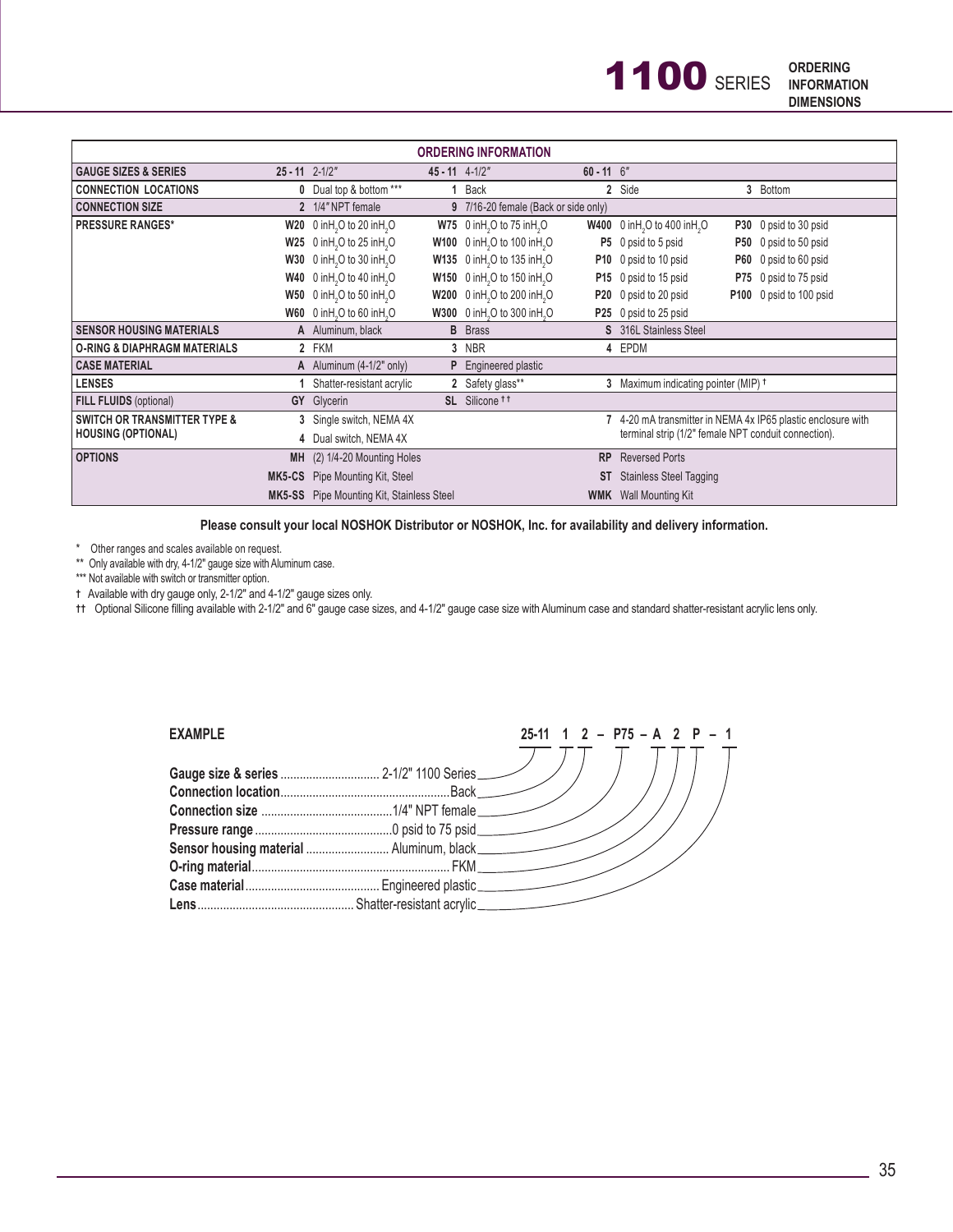Ø8.18*"*  (Ø207.6 mm)



**6***"* **Gauge (**<**25 psid)**



NOSHO





## **4-1/2***"* **Gauge (**<**25 psid)**







## **2-1/2***"* **Gauge (**<**25 psid)**